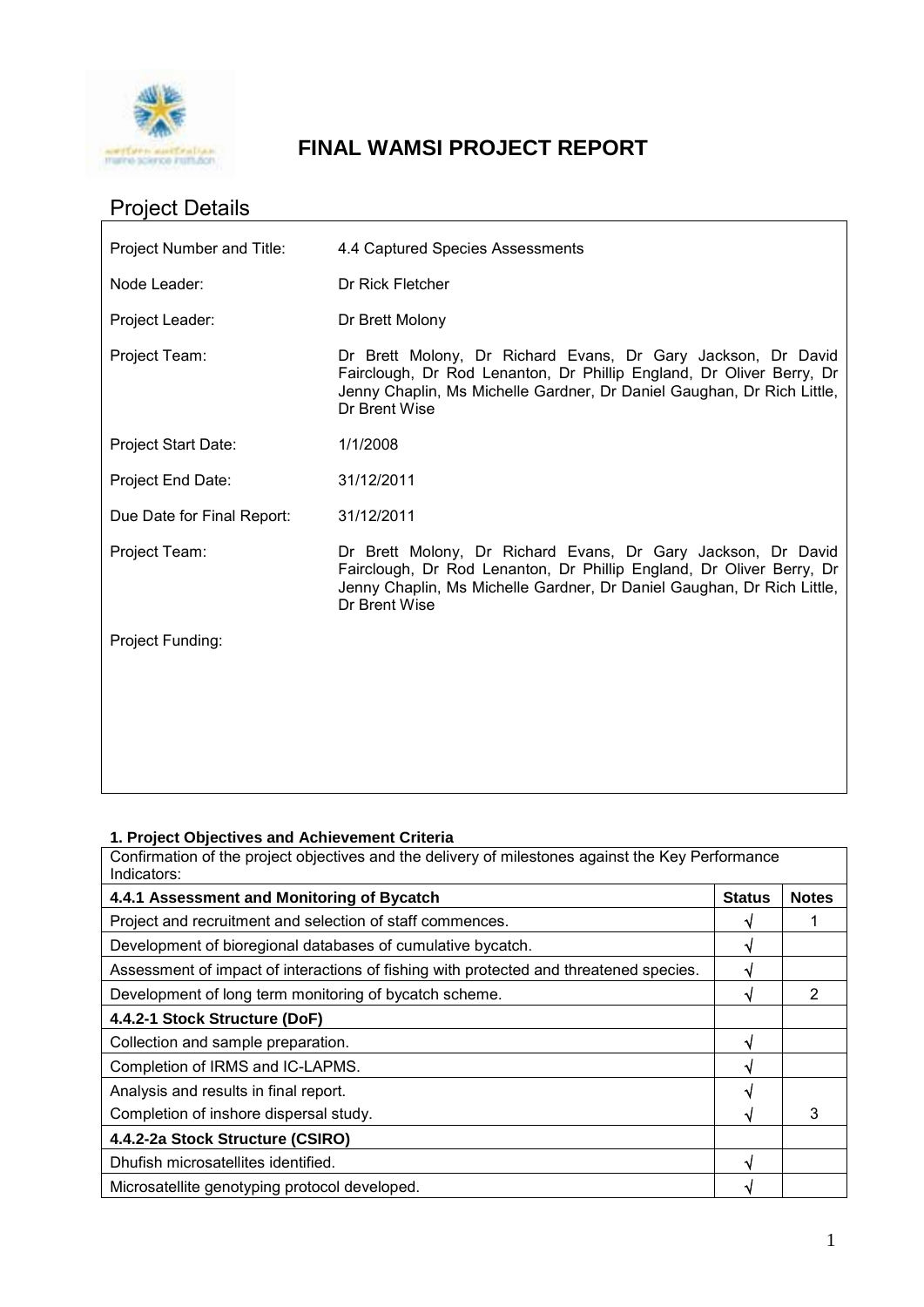| Complete genotyping of sampled dhufish populations.                                                                                                                                                                     |           |   |
|-------------------------------------------------------------------------------------------------------------------------------------------------------------------------------------------------------------------------|-----------|---|
| Hydrodynamic dispersal modelling, spatial analyses and manuscript preparation.                                                                                                                                          |           | 4 |
| 4.4.2-2b Stock Structure (MU)                                                                                                                                                                                           |           |   |
| Marker development (list of all potential microsatellite loci and associated primers for<br>both species - snapper and baldchin groper).                                                                                | $\sqrt{}$ |   |
| Preliminary data (information about target loci and preliminary data about patterns of<br>variation within and between populations at these loci for both species).<br>Completion of first twelve months of PhD top-up. | $\sqrt{}$ |   |
| Raw data (raw data tables provided).<br>Completion of first twenty four of PhD top-up.                                                                                                                                  | $\sqrt{}$ |   |
| Completion of final report.                                                                                                                                                                                             |           | 5 |
| Completion of PhD top-up.                                                                                                                                                                                               |           | 5 |
| 4.4.2-3 Stock Structure (CSIRO)                                                                                                                                                                                         |           |   |
| Spatially explicit assessment models will be trialled for the West Coast demersal<br>scalefish fishery.                                                                                                                 | √         | 6 |
| 4.4.3 Assessment and Monitoring of the Non-commercial sector                                                                                                                                                            |           |   |
| Project commences and design for phone diary survey begins.                                                                                                                                                             | √         |   |
| Priority outputs and sources of data for IFM determined.<br>Synthesis of available data from all recreational survey methods completed.                                                                                 | $\sqrt{}$ |   |
| Comparison of recreational volunteer methods completed. (Note - full assessment of<br>cost benefits for volunteer methods will occur once the integrated survey methods<br>component has been completed).               | $\sqrt{}$ |   |
| Department of Fisheries to convene national workshop on integrated State-wide boat-<br>based survey design.                                                                                                             | $\sqrt{}$ |   |
| Complete draft report on integrated State-wide boat-based survey design. (This will<br>incorporate the original milestone i.e. Comparison of recreational survey methods<br>completed).                                 | $\sqrt{}$ |   |
| Development of appropriate ongoing recreational collection methods completed.<br>Complete cost benefit analysis of recreational survey methods.<br>Integrated State-wide boat-based survey implemented.                 | $\sqrt{}$ |   |
| Final report completed.                                                                                                                                                                                                 | √         | 7 |

# **Notes.**

- 1. Two Principal Investigators resigned during the course of the WAMSI project. This resulted in the Project Leader taking over the finalisation of this sub-project.
- *2.* This component resulted in a trial of new technology (cameras) as to test the efficacy of remote technology for recording bycatch interactions with fisheries. (See *Pilot evaluation of the efficacy of electronic monitoring on a demersal gillnet vessel as an alternative to human observers*).
- *3.* Analysis and publishing of final results are currently being finalised. The delay was due to errors in coding of the dispersal model that has now been rectified. (See, *Problems encountered* for sub-project 4.4.2-2a).
- *4.* Analysis and publishing of final results are currently being finalised. The delay was due to errors in coding of the dispersal model that has now been rectified. (See, *Problems encountered* for sub-project 4.4.2-2a).
- *5.* The PhD is scheduled to be completed in June 2012.
- *6.* This subproject is currently being completed and will be finalised by 31 December 2011 as per milestone renegotiation.
- *7.* The completed draft report on integrated State-wide boat-based survey from the workshop is currently being finalised. This is in addition to the final FRDC report for FRDC project 2005/034.

# **2. Overview**

To meet the objectives of the Project, the following Sub Projects were undertaken. Full accounts of these can be found in the Attachments.

**4.4.1: Assessment and monitoring methods for bycatch species composition and abundance (Short title: Assessment and Monitoring of Bycatch)** 

Management Question being addressed: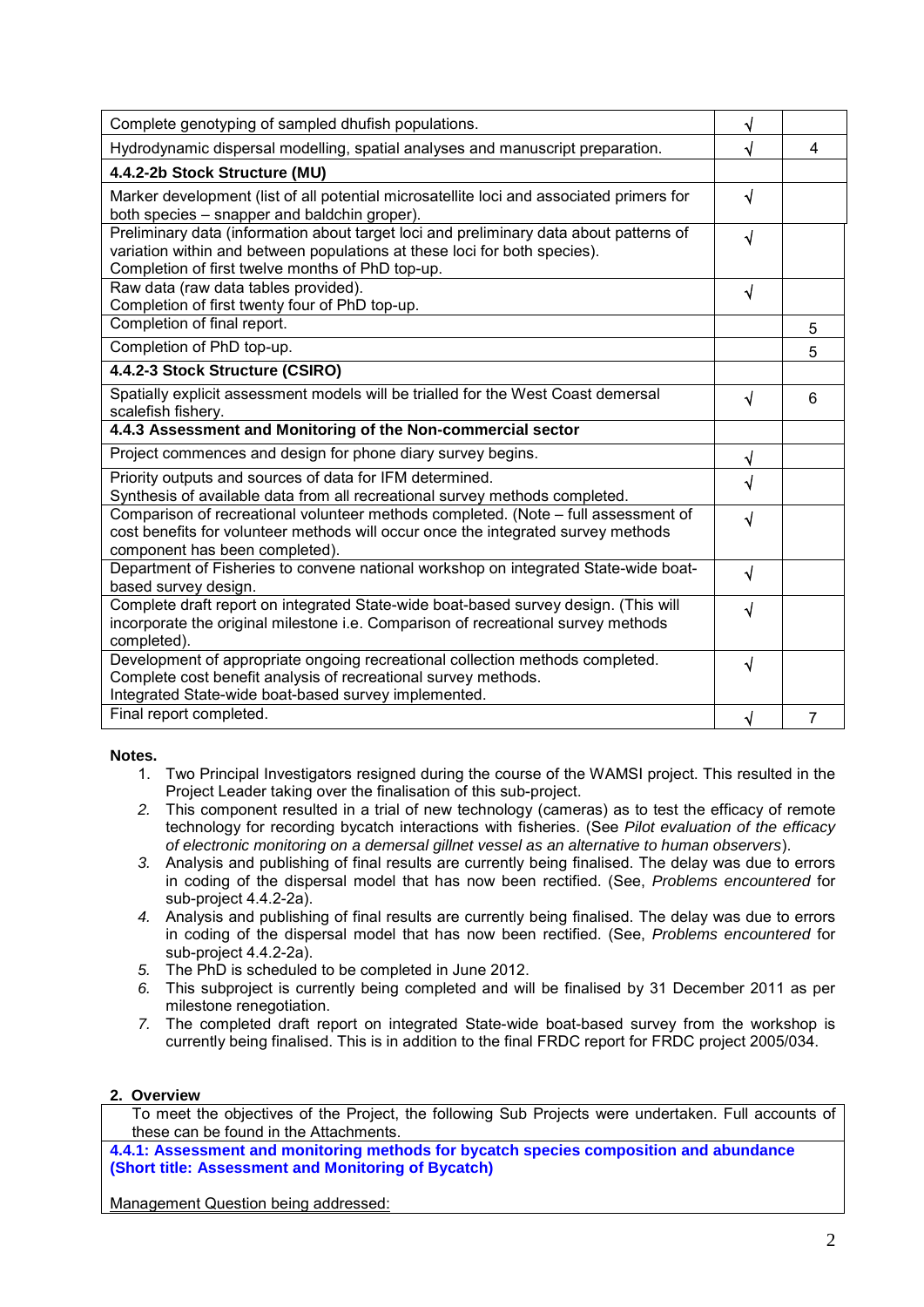Do temperate State fisheries impose a high risk to sustainability of TEPS and other bycatch species?

Projects undertaken:

**i. Ranked risk assessment for bycatch in multiple fisheries: a bioregional risk assessment method.** Richard D. Evans and Brett W. Molony

**ii. Pilot evaluation of the efficacy of electronic monitoring on a demersal gillnet vessel as an alternative to human observers.** Richard D. Evans and Brett W. Molony

**4.4.2 Implications of mobility and stock structure of species for management approaches (Short title: Stock Structure)**

Management Question being addressed: What is the stock structure and connectedness of populations of indicator species (Western Australian Dhufish, Pink Snapper, Baldchin groper) of the West Coast Demersal Scalefish Fishery?

Projects undertaken:

#### **4.4.2-1 Stock structure:**

**i. Rapid and cost-effective assessment of connectivity among assemblages of** *Choerodon rubescens* **(Labridae), using laser ablation ICP-MS of sagittal otoliths.** David V. Fairclough\*, John S. Edmonds, Rod C.J. Lenanton, Gary Jackson, Ian S. Keay, Brett M. Crisafulli and Stephen J. Newman

**ii. Comparison of the stock structures of two exploited demersal teleosts** *Glaucosoma hebraicum* **(Glaucosomatidae) and** *Pagrus auratus* **(Sparidae), employing complementary methods of otolith chemistry**. Fairclough, D. V., Edmonds, J. S., Jackson, G., Lenanton, R. C. J., Kemp, J., Molony, B. W., Keay, I. S. and Crisafulli, B. M.

**iii. Drifter trajectories along the Western Australian continental shelf: November 2008 to November 2009.** Alan Pearce, Ming Feng, Steve Guy, Jeff Norriss, Dirk Slawinski, Carli Telfer, Michael Tuffin and Dan Gaughan.

#### **4.4.2-2a Stock structure:**

**Multidisciplinary assessment of marine fish dispersal: using microsatellites and hydrodynamic modelling to reveal the extent of larval transport and gene flow between management zones in an exploited marine fish.** Oliver Berry, Phillip England, David Fairclough, Gary Jackson.

# **4.4.2-2b Stock Structure:**

**Genetic determination of the stock structures of Pink snapper (***Pagrus auratus***) and Baldchin groper (***Choerodon rubescens***) in Western Australian waters. PhD thesis, Murdoch University.**  Michelle J. Gardner. (Commencement date 19<sup>th</sup> January 2009. Expected completion date July 2012).

#### **4.4.2-3 Stock Structure:**

**A management simulation model for dhufish in the West Coast Demersal Scalefish Fishery.** L. Richard Little, Oliver Berry and Brett Molony.

**4.4.3: Development of cost-effective methods for monitoring the catch of the non-commercial sector (Short title: Assessment and Monitoring of the non-commercial sector)**

Management Question being addressed: How can cost-effective estimates of catch and effort by noncommercial sectors (recreational) be generated to allow robust monitoring of the non-commercial sector?

Projects undertaken:

**i. Determination of cost effective techniques to monitor recreational catch and effort in Western Australian demersal finfish fisheries.** Brent Wise, Ken Pollock, Norm Hall.

**ii. Design and implementation of survey techniques for estimating harvest, effort and catches by recreational boat-based fishers throughout Western Australia.** Brent Wise, Ken Pollock, Norm Hall.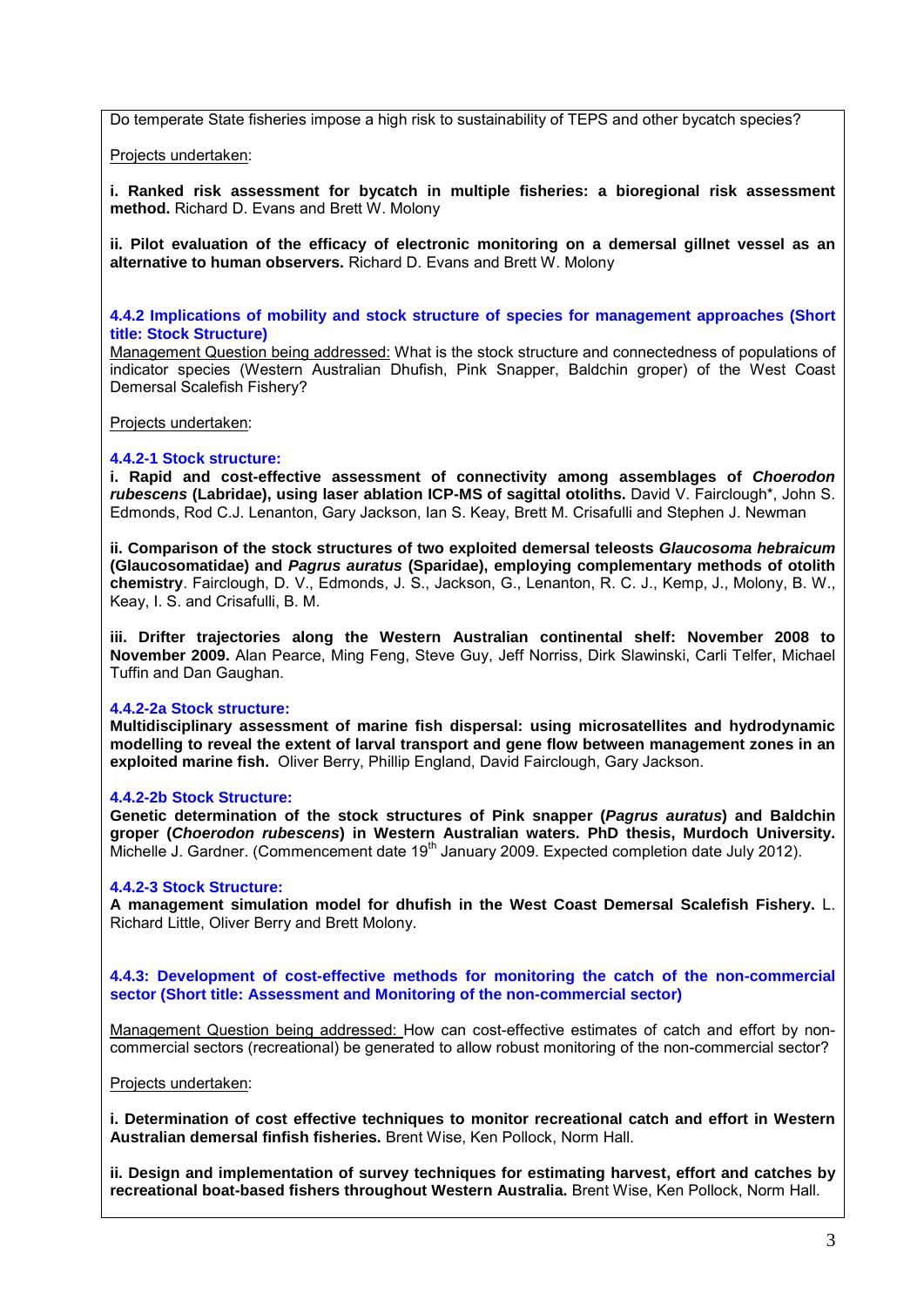# **3. Summary**

Half page to full page Executive Summary of results from each Sub Project. Must link directly to Objectives of Project.

**4.4.1 Assessment and Monitoring of Bycatch**

#### **i. Ranked risk assessment for bycatch in multiple fisheries: a bioregional risk assessment method.** Richard D. Evans and Brett W. Molony

This report demonstrates a method to rapidly assess the cumulative risk to sustainability of bycatch species of multiple fisheries. The method draws on other techniques already published in scientific literature and adds a new cumulative ranked estimate of total catch across multiple fisheries. The Ranked Risk Assessment of Multiple Fisheries (RRAMF) allows one to rank bycatch species data within each fishery and cumulate the ranks across multiple fisheries incorporating the relative impact of each fishery. Another feature of this study is that it does not present a single risk result for each species, rather it shows a range of scores based on a variety of combinations of double-weighted parameters used in the risk assessment. The RRAMF method was tested on the West Coast and Gascoyne Coast Bioregions of Western Australia using fishery independent data for general teleost and elasmobranch bycatch; and fishery dependent data for threatened, endangered and protected species (TEPS) (which also included the South Coast Bioregion). Bycatch in this study is defined as any discards from fishing events, and does not include by-product or target species unless the individuals are under/over size or above statutory catch limits. It is important to note that no score was above 48% of the maximum possible score. All bycatch species received low to moderate risk scores using this method for the fisheries in this location. Those species that were most vulnerable to the cumulative impacts of fishing in these Bioregions were those species with sensitive biological life histories such as elasmobranchs were ranked predominantly in the high end of the low-moderate risk category and into the moderate risk category. The RRAMF for the TEPS showed that while most species have high biological risk, the low interaction rates reported by fisheries maintained low to moderate risk categories for most species groups. Turtles and pinnipeds featured highly in the low-moderate to moderate risk categories, and Australian Sea Lions (*Neophoca cinera*) were the most vulnerable with a risk category ranging from moderate to moderatehigh. This method uses transparent and repeatable methods that provide information for Ecosystem Based Fisheries Management (EBFM) at a Bioregional level. The method is limited by the availability of relevant and contemporary bycatch data and consequently the results generated require cautious interpretation.

#### **ii. Pilot evaluation of the efficacy of electronic monitoring on a demersal gillnet vessel as an alternative to human observers.** Richard D. Evans and Brett W. Molony

A large number of documents exist in peer reviewed and 'grey' scientific literature that describe 'how to' establish a generic observer program for bycatch. Rather than repeat the many reviews of establishing observer programs, this component of WAMSI project 4.4.1 undertook a pilot trial to test the efficacy of using Electronic Monitoring (EM) in place of on-board human observers to record and identify the catch composition of a commercial demersal gillnet vessel. Approximately 80% of all catch (including target, byproduct and bycatch species), including interactions with threatened, endangered and protected species (TEPS) could be identified to the same taxon as reported by commercial fishers in logsheets. With additional tuning and regular maintenance of the EM equipment (particularly the camera), it is likely that the identification of all catch to the appropriate taxonomic level could approach 100%. The outcomes of the initial small-scale pilot trial of EM provide a basis for future evaluation of EM systems in Western Australian fisheries.

# **4.4.2-1 Stock Structure**

**i. Rapid and cost-effective assessment of connectivity among assemblages of** *Choerodon rubescens* **(Labridae), using laser ablation ICP-MS of sagittal otoliths.** David V. Fairclough\*, John S. Edmonds, Rod C.J. Lenanton, Gary Jackson, Ian S. Keay, Brett M. Crisafulli and Stephen J. Newman A rapid and cost-effective assessment was required to provide advice to management on the connectivity between juvenile and adult life-cycle stages of Baldchin Groper *Choerodon rubescens*, a labrid endemic to the west coast of Australia, that has high social value, but relatively low commercial fishery importance. To minimise costs we used laser ablation ICP-MS to analyse levels of a small suite of elements (Ca, Mg, Mn, Cu, Zn, Sr, Rb, Ba and Pb) at the margin (adult phase) and core (juvenile phase) of the same otoliths of adult *C. rubescens*, collected at ten locations in five management zones. The elemental composition of both otolith margins and cores differed significantly among management zones and in some cases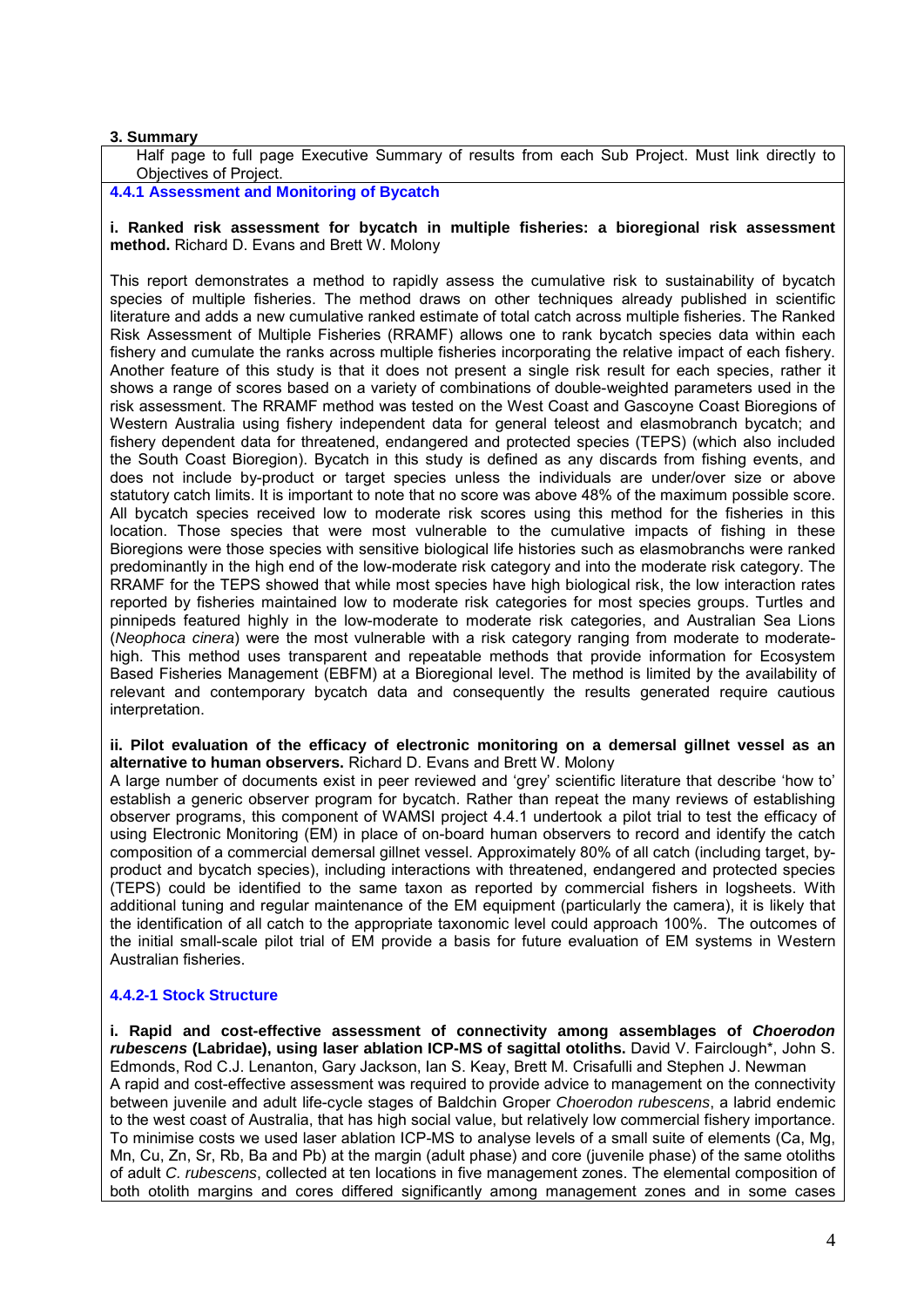among locations within zones. Similarity of the pattern of among-zone elemental composition in otolith margins and cores indicated that, when cores are laid down, individuals have already recruited to the zones they will occupy as adults and there is no evidence of discrete juvenile nurseries. Thus, movement of juvenile or adult *C. rubescens* is likely to occur at relatively small spatial scales. Monitoring and management of adult stocks at the management zone level may be appropriate to sustain stocks broadly, but may not detect more localised, within zone, depletion. Methods of elemental analyses are discussed and costs and benefits of this study *vs* an equivalent tagging study are compared.

**ii. Comparison of the stock structures of two exploited demersal teleosts** *Glaucosoma hebraicum* **(Glaucosomatidae) and** *Pagrus auratus* **(Sparidae), employing complementary methods of otolith chemistry**. Fairclough, D. V., Edmonds, J. S., Jackson, G., Lenanton, R. C. J., Kemp, J., Molony, B. W., Keay, I. S. and Crisafulli, B. M.

Complementary methods of otolith chemistry, i.e. IRMS of stable isotopes and laser ablation ICP-MS of trace elements, were employed to elucidate the stock structures of two exploited demersal teleosts, the endemic West Australian Dhufish *Glaucosoma hebraicum* and the southern Australasian Snapper *Pagrus auratus*, in Western Australia. The extent of residency of adults of both species during recent life history and the determination of whether important nursery locations exist for each were examined, employing the elemental composition of otolith margins and cores, respectively. These data were used to infer whether existing spatial management boundaries are appropriate for the management of their stocks.

Stable isotopes of oxygen (18O) in both otolith margins and cores of *G. hebraicum* otoliths reflected the different latitudes and thus water temperatures of the nine locations within four management areas of the West Coast Bioregion (WCB) at which they were collected. Statistical tests and classification analyses demonstrated that the among-area pattern of the composition of  $\delta^{18}$ O and  $\delta^{13}$ C in otolith margins and cores broadly paralleled that of the trace elements Mg, Sr and Ba. Together, these data indicated that, not only are adult *G. hebraicum* resident within each management area, but that by the early juvenile stage, fish have recruited to the area within which they will develop into adults and there are no major spatially distinct nursery locations in the WCB from which adults are derived.

Stable isotope and, to a lesser extent, trace element signatures, in the margins of otoliths of adult *P. auratus* indicated that adults were resident within each of the large Gascoyne (GCB), West and South Coast (SCB) bioregions, but also within the four smaller management areas of the WCB. However, although  $\delta^{18}$ O levels in otolith cores did not reflect water temperatures of the locations at which fish were caught, multivariate stable isotope and trace element data sets indicated a proportion of self-recruitment to the WCB and SCB and also to two of the four management areas within the WCB, but that stocks at the southern extent of the GCB may be partially reliant on immigration.

Elemental signatures in otoliths of *G. hebraicum* and *P. auratus* demonstrated that adults in each management area of the WCB could be treated as separate stocks. Recruitment of juvenile *G. hebraicum* to adult stocks would occur primarily from multiple locations within management areas. Adult *P. auratus* within a bioregion or area are derived from a range of nurseries, including from across management boundaries.

**iii. Drifter trajectories along the Western Australian continental shelf: November 2008 to November 2009.** Alan Pearce, Ming Feng, Steve Guy, Jeff Norriss, Dirk Slawinski, Carli Telfer, Michael Tuffin and Dan Gaughan.

The trajectories of 6 free-drifting GPS-tracked buoys between November 2008 and November 2009 have both confirmed previous knowledge of the broad-scale /seasonal surface currents off south-western Australia and materially added to our understanding of the oceanic processes affecting potential drift patterns of fish eggs and larvae. While a reasonably steady northward Capes Current is driven by the persistent southerly wind-forcing along the continental shelf during the summer months, there can be periods when the current reverses to south-flowing for a few days, thus tending tor retain larvae within a limited latitudinal range of the spawning area. Two of the 6 drifters released along the inner shelf initially moved northwards, but then diverged from the coast and rapidly moved into and/or beyond the Leeuwin Current. One of them in fact drifted northwards offshore of the Leeuwin Current, including an 8-month recirculation in a complex eddy system offshore at a latitude between Exmouth and Shark Bay. Technical problems have temporarily delayed the continuation of the drifter program, but further buoy releases are scheduled for summer 2010 in the dhufish spawning area.

**4.4.2-2a Stock structure**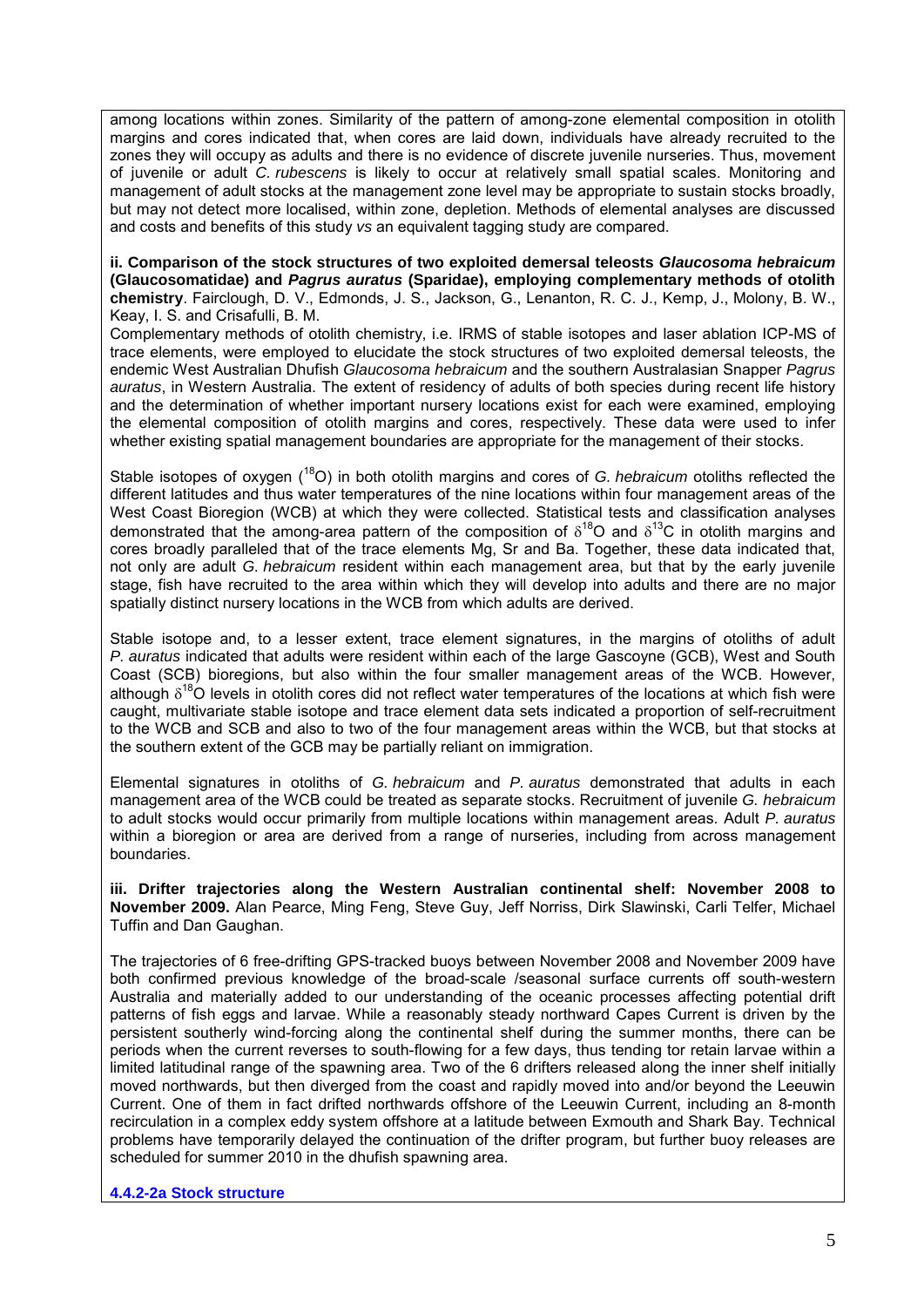**Multidisciplinary assessment of marine fish dispersal: using microsatellites and hydrodynamic modelling to reveal the extent of larval transport and gene flow between management zones in an exploited marine fish.** 

**i. Tri- and tetranucleotide microsatellites in dhufish** *Glaucosoma hebraicum* **(Perciformes).**  Burridge, C.P. and England, P.R. (2009). *Molecular Ecology Resources,* 9, 948-951.

Thirteen polymorphic tri- and tetranucleotide microsatellite markers are reported for the exploited marine dhufish (*Glaucosoma hebracium*) from southwestern Australia. Variation was assessed among 48 individuals collected from a single locality. Most loci had 2–5 alleles, although one had more than 20 alleles, with corresponding observed heterozygosities of 0.02–0.81. These loci were also polymorphic in congeneric species.

**ii. Microsatellites and hydrodynamic modelling reveal the extent of larval transport and gene flow between management zones in an exploited marine fish (***Glaucosoma hebraicum***).** *Fisheries Oceanography.* Oliver Berry, Phillip England, David Fairclough, Gary Jackson (in press)

Determining the extent of dispersal in exploited marine fishes is essential for understanding their population dynamics and optimising management. The West Australian dhufish, *Glaucosoma hebraicum*, is a sought-after, large and long-lived reef-dwelling species, endemic to south-western Australia. Stock assessments indicate that this indicator species is overexploited. The fishery is managed using a zonebased system, which implicitly assumes a high degree of demographic independence among zones. While tagging studies indicate limited movement of adult *G. hebraicum*, there is no understanding of the spatial scale of dispersal of its larvae and thus the true extent of interdependence of management zones. We analysed 13 microsatellite loci to characterise the extent of gene flow, and conducted particle tracking simulations to model larval transport in this species. Genetic data demonstrated that some local recruitment was likely, but that on a broad scale gene flow between the management zones was extensive, and the entire fishery represents a single genetic stock. In contrast, hydrodynamic modelling predicted that the majority of dhufish larvae recruit from within the management zone where they are spawned, and that inter-annual variation in current velocities has little effect on the extent of larval transport. The existing management zones are likely to be largely independent in terms of both larval and adult recruitment.

#### **4.4.2-2b Stock Structure**

The objective of this research was to use microsatellite markers to elucidate the stock structures of the Baldchin groper, *Choerodon rubescens,* and the Pink snapper, *Pagrus auratus,* in Western Australian waters, focussing on the West Coast Bioregion (WCB). The microsatellite data, when viewed in combination with the results of other projects within WAMSI 4.4.2, suggest that the Baldchin groper consists of a series of overlapping stocks connected mainly by larval movements within the WCB and probably over its entire range. The microsatellite results suggest that the Pink snapper consists of a semi-continuous stock in Western Australian waters, where connectivity declines 'smoothly' with geographic separation and geographic distance is the main factor limiting gene flow/dispersal, *i.e.,* discrete stock boundaries do not exist and connectivity is highest between neighbouring groups. Genetic homogeneity in the Pink snapper appears to occur over distances in the order of hundreds of kilometres, including within the WCB, but the spatial scale at which population dynamics in this species is determined will be much smaller than this. It should be possible to establish whether connectivity in the Pink snapper is mediated via the movements of adults and/or larvae when the genetic results are combined with the results of other projects in WAMSI 4.4.2. Despite exploitation, the effective population sizes of the Pink snapper and the Baldchin groper have been sufficient for these species to retain high levels of genetic diversity.

# **4.4.2-3 Stock Structure (CSIRO – Rich Little/Oliver Berry)**

**A management simulation model for dhufish in the West Coast Demersal Scalefish Fishery.** L. Richard Little, Oliver Berry and Brett Molony.

The project explored the effects of managing dhufish (*Glaucosoma hebraicum*) in the West Coast Demersal Scalefish Fishery (WCSF). A simulation framework was used to show the potential effect of management scenarios with different levels of effort, across the four inshore demersal management zones of the fishery and under different larval migration or mixing hypotheses. The simulation model used was a spatial meta-population model with 20 local sub-populations, spread across the four management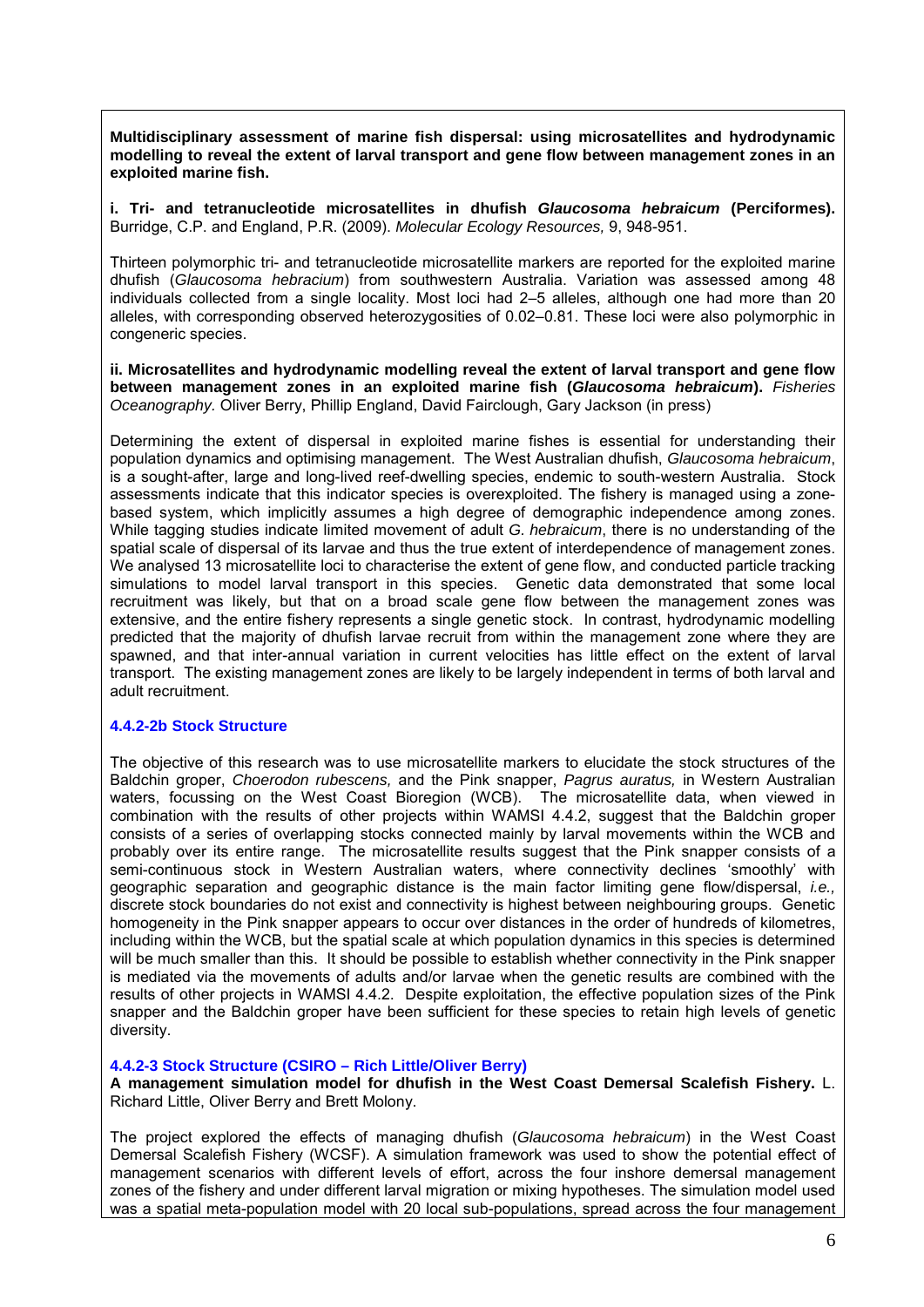zones, and linked through larval migration that was determined through hydrodynamic modelling in WAMSI project 4.4.2-2a.

The simulation model that was used is known as ELFSim, a decision support software designed to evaluate options for conservation and harvest management. It includes a number of key components: a population dynamics model of target species that captures the full life history (including larval dispersal, reproduction, development, and habits), a model of fishing dynamics.

Management scenarios examined in ELFSim include the effort levels currently operating in the fishery in the commercial, charter and recreational fleets. These levels were based on effort levels estimated to meet a 50% reduction in commercial catches relative to 2005/6 catch levels, an outcome of management changes to ensure sustainability of the fishery. Other management scenarios included the possibility of a further reduction in effort to 50% those effort levels again, as well as an increase of 50% and 100% of the current effort levels. We also included a scenario of the current effort levels but where the recreational fleet increased its effort by 2% per year throughout the simulation period.

Combined with the management scenarios were hypotheses about larval migration within the fishery. These hypotheses included situations where no migration actually occurred among zones in the fishery, where larvae could go to any other location equally, and two situations developed from hydrodynamic models when the Capes Current was strong, and where it was relatively weak.

Results show that the larval migration model influences the spawning biomass in all zones across the fishery. In general, Dongara (in the Mid West Zone) tended to have the least fishing depletion and was closest to its pre-exploitation levels after the simulation period, except under a weak Capes Current migration scenario. The effect of the different management scenarios indicated that when current effort is reduced by 0.5, all regions result in increasing spawning biomass through the simulation period. When effort increases however, some regions are affected more than others. Notably, when effort doubles the increased recreational effort that is allowed in the Metropolitan Zone, decreases the spawning biomass in that Zone relative to current levels (i.e. status quo conditions).

Future potential management monitoring, assessment and decision procedures can be tested using this simulation platform. The sensitivity of the results to the hydrodynamic modelling data offers new insight into fisheries management. Future hydrodynamic modelling should be considered to be incorporated into management of the fishery, especially under climate change scenarios.

The simulation modelling used can capture a large degree of management actions applied to this fishery. This can help determine the efficacy of fisheries management procedures, and offers a powerful tool to test management practices in a computer setting before testing them in reality.

# **4.4.3 Assessment and Monitoring of the non-commercial sector**

A comparison of recreational volunteer methods was undertaken as part of a FRDC funded project (FRDC # 2005/034) with the final report due in 2011. Given the need for broader survey methods to be considered in the design of a 2011 state-wide boat-based recreational survey a workshop bringing together professional experts from Australian and New Zealand was conducted. The workshop was held between 22-26 February 2010 to design integrated surveys for the estimation of total recreational fishing harvest, catch and effort. The workshop brought together professional experts from Australian and New Zealand involved in recreational fisheries, survey design, fisheries research and management. Emphasis was placed on the design of a telephone diary survey employing the sampling frame from the recently implemented Western Australian fishing from boat licence, which will be undertaken in parallel with a variety of complementary on-site survey methods. The completed draft report on integrated State-wide boat-based survey from the workshop is currently being finalised.

The report identifies an integrated State-wide boat-based survey involving:

1. A 12 month phone logbook survey of licence holders stratified around WA to estimate regional effort and catch by numbers of key recreational species

2. A boat ramp survey to provide on-site biological information and validation of information collected in the phone logbook surveys, a targeted boat ramp based survey will be undertaken at specific boat ramps and times to carry out on-site face to face interview with fishers.

3. A remote video survey mounted at key boat ramps to monitor launches and retrievals. This will assist the validation of effort levels over 24-hour periods.

4. Fisheries Marine Officer patrols to provide data on licence coverage and levels of non-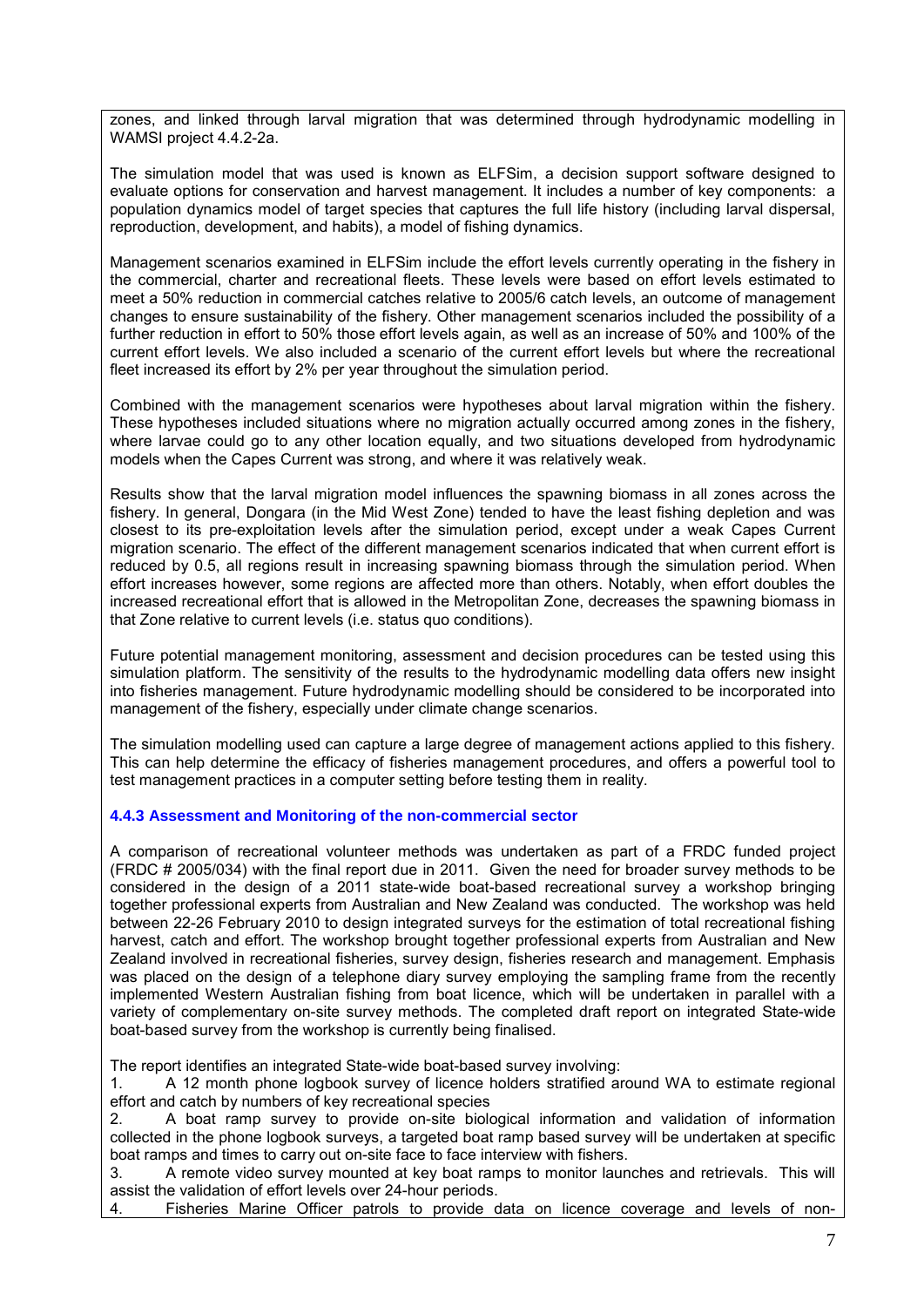#### compliance.

One of the most comprehensive State-wide boat-based surveys in WA and possibly elsewhere commenced on the 1 January 2011. The survey involves:

- 1. A 12 month phone logbook survey of 3000 participants stratified around WA to estimate regional effort and catch by numbers of key recreational species
- 2. A biological survey at key boat-ramps around WA to collect length, weight and other biological information for the conversion of catch estimates by numbers in weight.
- 3. A validation survey at the 6 key boat-ramps in the Perth metropolitan area to investigate any significant differences between onsite and offsite catch information
- 4. A remote camera survey of 6 regional ramps around WA and the 6 key boat-ramps in the Perth metropolitan area to provide 24/7 coverage and allow comparison of activity around the State and potential utilised to improve effort estimate precision.
- 5. A non-compliance survey at key ramps in the Perth metropolitan area.

The survey finishes in December 2011 and will be analysed in 2012. This will be ongoing with the second biennial survey scheduled to commence in January 2013.

# **4. Discussion**

Implications for Management and/or Advancement of the Field – Describe the key findings as they relate to the objectives and the management questions discussed at the outset of the project.

# **4.4.1 Assessment and Monitoring of Bycatch**

Do temperate State fisheries impose a high risk to sustainability of TEPS and other bycatch species?

Outcomes and outputs of relevance to management

- Risk assessment framework for assessing bycatch across fisheries
- Risk level by species
- Identified gaps in information
- Allowed the re-evaluation of risk assessments
- Informed risk assessments of all bycatch species in three Bioregions
- Direct input to management of ecosystems and fisheries in the Department's Ecosystem Based Fisheries Management process that will support the risk-based approach to determining management priorities.
- Trial of new monitoring technology to potentially fill data gaps

Based on current available data most species are low to moderate risk.

However TEPS interactions will always be socially 'high risk'

# **4.4.2 Stock Structure**

What is the stock structure and connectedness of populations of indicator species (Western Australian Dhufish, Pink Snapper, Baldchin groper) of the West Coast Demersal Scalefish Fishery?

# **4.4.2-1 Stock Structure**

Outcomes and outputs of relevance to management

- Indicator species (Western Australian Dhufish, Pink Snapper, Baldchin groper) of the West Coast Demersal Scalefish Fishery in management zones of the West Coast Bioregion do not consist of separate genetic stocks but do have a high degree of localised recruitment.
- Therefore management boundaries are not reflective of genetic stock boundaries.
- However, zonation allows the management of fishing effort to limit the risks of localised depletion of demersal fish stocks..
- Current monitoring (indicator species by management zone) is appropriate and this broad scale monitoring should continue especially as fishing effort varies among zones.

This is a national and world first applying these complimentary techniques – otolith microchemistry, otolith stable isotope analyses and genetic techniques - on the same individual fishes to determine natal origins, interconnectedness, and sources and sinks of demersal scalefishes.

New management question identified from this work: How to manage stocks of the same species that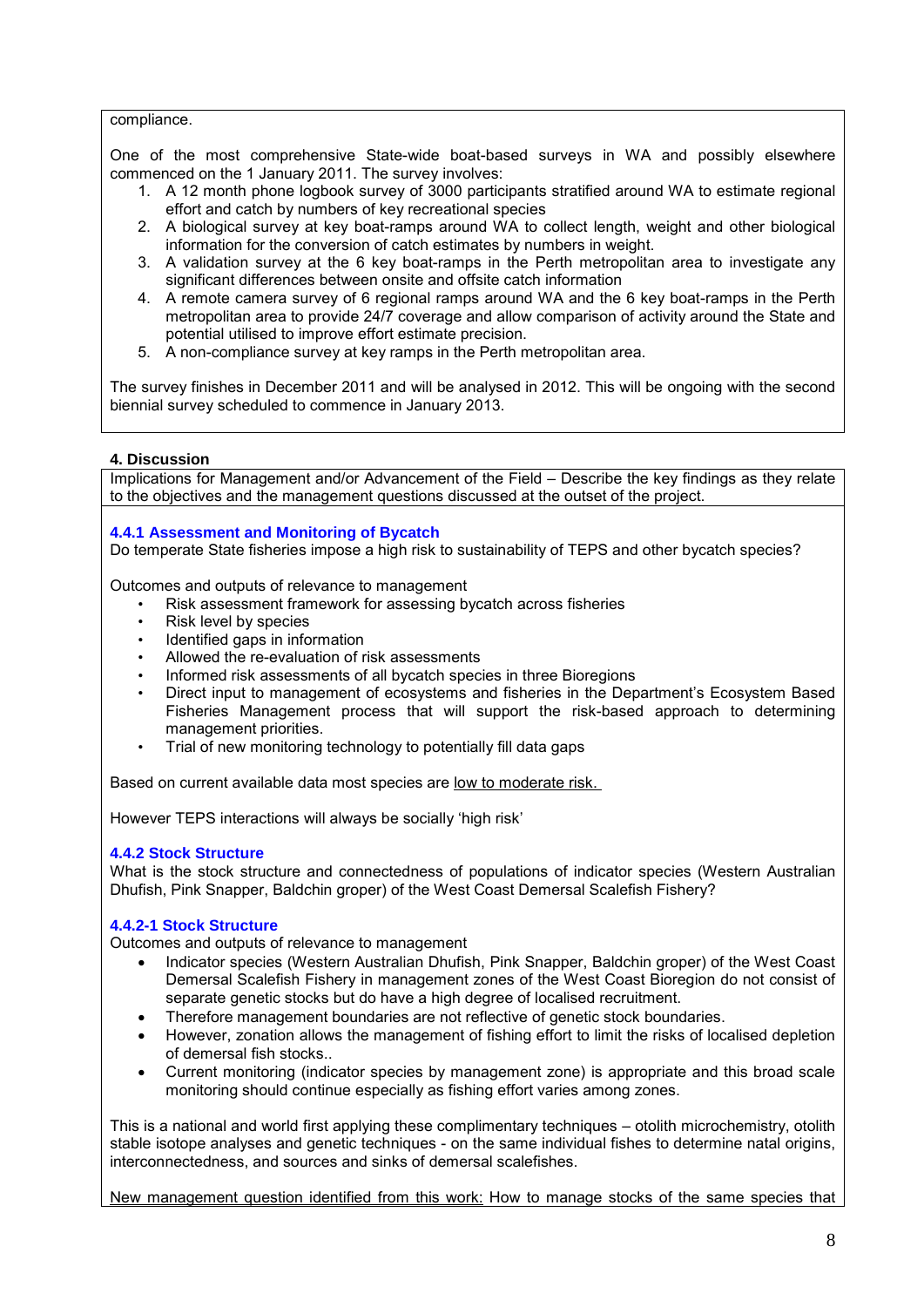cross bioregional boundaries? For example, Pink snapper in the Gascoyne Coast Bioregion are likely to supply recruits to the Kalbarri zone of the West Coast Bioregion but fisheries in both Bioregions are managed separately. There is a similar situation for pink snapper and dhufish between the south-west zone of the West Coast Bioregion and the South Coast Bioregion.

This information will directly input to the Department's Ecosystem Based Fisheries Management process that will support the risk-based approach to determining management priorities.

# **4.4.2-2b Stock Structure**

# Management Implications.

For the Baldchin groper, this species should be managed holistically rather than on a management jurisdiction basis in view of the fact that it likely consists of a series of overlapping stocks over its entire range. Larval movements are likely to be critical in maintaining connections among stocks and hence connectivity in the Baldchin groper could be highly variable in space and time, *e.g.* as oceanographic conditions vary. The presence of connections among the assemblages in different locations will reduce the risk of extirpation (localised extinction) in this species. However, the resilience of this species to the effects of local fishing pressure may be limited, even if there is a large influx of larvae into an area, because removed adults will typically be replaced by settling larvae.

For the Pink snapper, this species should be managed holistically rather than on a management jurisdiction basis in view of the semi-continuous nature of the stock of this species. The Pink snapper should be afforded some resilience to the effects of local fishing pressure by the presence of genetic connections over relatively large distances, although the degree of resilience will depend on the temporal scale and strength of the connections and whether the connections are mediated via larvae and/or adult dispersal. Although the Pink snapper is genetically homogeneous within West Coast Bioregion, complete mixing of individuals of this species within this region is unlikely.

#### Advancement of Field

The genetic results, when combined with the otolith microchemistry and particle modelling data, highlight the value of a multi-disciplinary approach to stock discrimination.

When the results of the genetic, otolith microchemistry and particle modelling projects are considered for both the Baldchin groper and Pink snapper, they raise the possibility that larval dispersal may particularly important in maintaining connectivity among spatially isolated assemblages of demersal fish species in Western Australian waters.

# **4.4.2-2a and 4.4.2-3 Stock Structure**

The key management question as outlined at the outset was "*determining how the stock structure of the key indicator species in each bioregion interacts with the existing and potential spatial management arrangements". In view of this, the following outcomes have been achieved:*

- Gene flow between the WCDSF management zones is extensive, and the entire fishery represents a single genetic stock.
- The majority of dhufish larvae are likely to recruit from within the management zone where they are spawned, and inter-annual variation in current velocities is likely to have little effect on the extent of larval transport.
- The existing management zones are likely to be largely independent in terms of larval recruitment.
- Gene flow between sites along the west coast (i.e. within the WCDSF) is more extensive than it is between the west and south coast dhufish populations.

# Advancement of the Field

- Species-specific molecular markers have been developed for the dhufish. These provide opportunities for future research on reproductive behaviour, larval swimming behaviour (cohesion as pelagic larvae, mechanisms of transport), and non-invasive genetic mark and recapture estimates of abundance and mortality (gene-tagging).
- This project produced the first characterisation of the extent of gene flow in the dhufish.
- This project produced the first comprehensive models of larval transport in the dhufish.

#### **4.4.3 Assessment and Monitoring of the non-commercial sector**

Outcomes and outputs of relevance to management: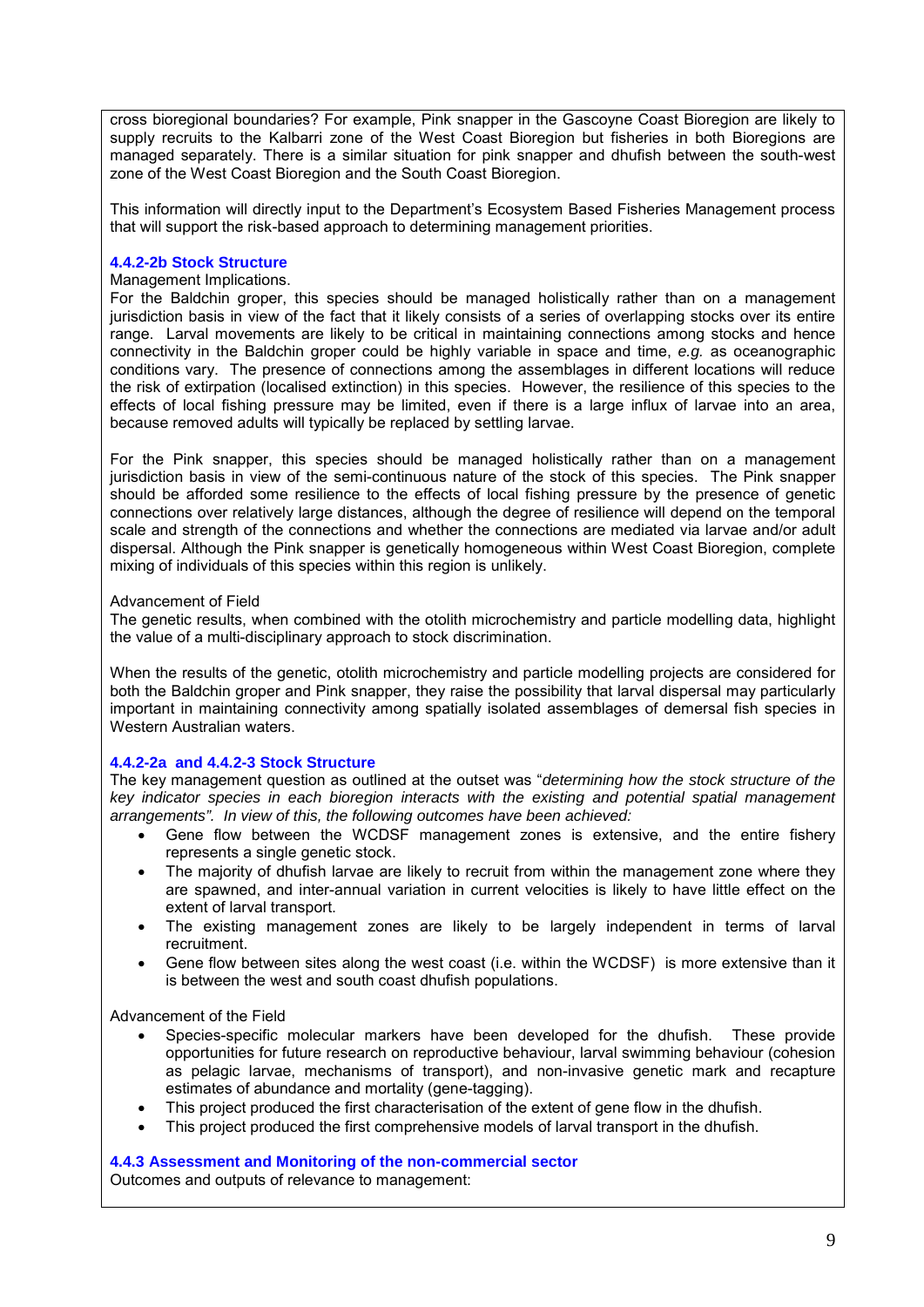Development and implementation of one of the most comprehensive surveys of boat-based recreational fishing in Australia and possible worldwide. The survey will deliver;

- Robust estimates of recreational catch and effort for the boat-based sector across the State
- Support biological collection (species identification, lengths and weight data, otolith collections and collections of gonads and gut samples) that is critical to other monitoring, assessment and research projects managed by the Department of fisheries.
- Supports a framework for voluntary data collection

The survey commenced on the 1 January 2011 and involves;

- A 12 month phone logbook survey of 3000 participants stratified around WA to estimate regional effort and catch by numbers of key recreational species
- A biological survey at key boat-ramps around WA to collect length, weight and other biological information for the conversion of catch estimates by numbers in weight.
- A validation survey at the 6 key boat-ramps in the Perth metropolitan area to investigate any significant differences between onsite and offsite catch information
- A remote camera survey of 6 regional ramps around WA and the 6 key boat-ramps in the Perth metropolitan area to provide 24/7 coverage and allow comparison of activity around the State and potential utilised to improve effort estimate precision.
- A non-compliance survey at key ramps in the Perth metropolitan area.

The survey finishes in December 2011 and will be analysed in 2012. This will be ongoing with the second biennial survey scheduled to commence in January 2013.

The survey will provide the first state-wide estimates of recreational catch and effort and will be a major input to the management processes for the Department of Fisheries for both sustainability assessments and sectoral allocation decisions.

This information will directly input to the Department's Ecosystem Based Fisheries Management process that will support the risk-based approach to determining management priorities.

Problems encountered (if any) – Describe any major problems/issues encountered during the study and how they were addressed.

Delays were experienced in most subprojects for various reasons but these were typically overcome. The issue of additional workload created by in-kind contributions of staff requires careful management so that the benefits of additional funding outweigh the inherent costs.

New Research Directions (if any) – Identify new research directions pursued during the course of the project and reasons for modifying original research plans. Describe how the changed research agenda improved the project.

# **4.4.1 Assessment and Monitoring of Bycatch**

- Compared several methods of risk assessment to ensure robust assessments of risk.
- Developed new risk assessment approach to deal with bycatch reported in a range of units (e.g. numbers, weights)
- Trialled new technology in WA fisheries (cameras) to potentially use in place of observers.

# **4.4.3 Assessment and Monitoring of the non-commercial sector**

- Delivery of the most robust approach to estimating catch and effort of the recreational boat sector in Australia and beyond.
- Already implemented

# **5. Overall Project Accomplishments**

Students supported – Record the name of each student involved with the project. Indicate whether PhD or other (give details) and briefly describe their role.

Michelle Jenifer Gardner – PhD candidate. The microsatellite-based analyses of the stock structures of the Baldchin groper and Pink snapper form the basis of Michelle's PhD research. Michelle leads the genetic work on Baldchin groper and Pink snapper.

PhD theses, Dissertations and Student Placement - Please give complete citation for theses and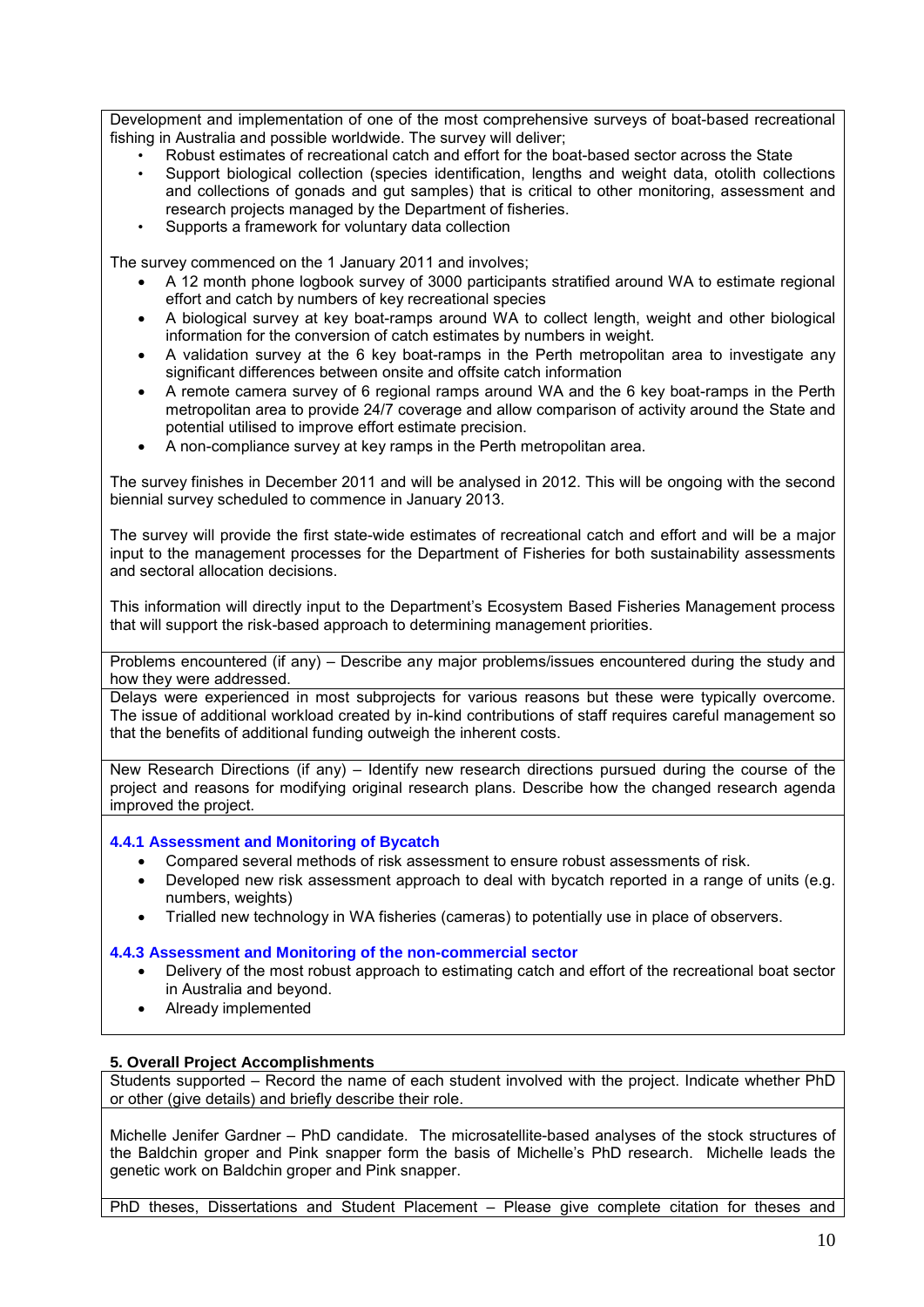dissertations (student's name, month and year completed or expected, level of degree, institution). Please provide a copy of the abstract of the thesis or dissertation when complete.

Gardner MJ (In preparation) Genetic determination of the stock structures of Pink snapper (*Pagrus auratus*) and Baldchin groper (*Choerodon rubescens*) in Western Australian waters. PhD thesis, Murdoch University. Commencement date 19<sup>th</sup> January 2009. Expected completion date July 2012.

Publications - List in standard academic format the citations of literature produced during the reporting period. Include journal articles, book chapters, reports, etc. submitted, in press and printed. Please provide a paper and electronic version copy of each publication resulting from the project. If there is a link to the journal electronically, please also include this.

#### **4.4.1 Assessment and Monitoring of Bycatch**

Evans, R. and Molony, B. W. 2010. Ranked Risk Assessment for Bycatch in Multiple Fisheries: a Bioregional Risk Assessment Method. Fisheries Research Report No. 212. Department of Fisheries, Western Australia. 88 pp.

Evans, R. and Molony, B. W. 2011. Pilot evaluation of the efficacy of electronic monitoring on a demersal gillnet vessel as an alternative to human observers. Fisheries Research Report No. 221. Department of Fisheries, Western Australia. 16 pp.

#### **4.4.2-1 Stock Structure**

Fairclough, D. V., Lenanton, R. C. J and Jackson, G. 2011. Rapid and cost-effective assessment of connectivity among assemblages of baldchin groper *Choerodon rubescens* (Labridae), using laser ablation ICP-MS analysis of sagittal otoliths. *Journal of Experimental Marine Biology and Ecology*. **403:** 46–53.

Fairclough, D. V., Edmonds, J. S., Jackson, G., Lenanton, R. C. J., Kemp, J., Molony, B. W., Keay, I. S. and Crisafulli, B. M. (in prep.). Comparison of the stock structures of two exploited demersal teleosts *Glaucosoma hebraicum* (Glaucosomatidae) and *Pagrus auratus* (Sparidae), employing complementary methods of otolith chemistry.

#### **4.4.2-2a Stock structure**

Burridge, C.P. and England, P.R. (2009) Tri- and tetranucleotide microsatellites in dhufish *Glaucosoma hebraicum* (Perciformes). *Molecular Ecology Resources,* **9,** 948-951. [http://onlinelibrary.wiley.com/doi/10.1111/j.1755-0998.2008.02508.x/abstract.](http://onlinelibrary.wiley.com/doi/10.1111/j.1755-0998.2008.02508.x/abstract)

Berry, O. England, P. Fairclough, D. And Jackson, G. Microsatellites and hydrodynamic modelling reveal the extent of larval transport and gene flow between management zones in an exploited marine fish (*Glaucosoma hebraicum*). Fisheries Oceanography, minor revisions.

# **4.4.2-2b Stock Structure**

Gardner MJ, Chaplin JA, Shaw KM (2011) Development and characterisation of novel microsatellite loci for the baldchin groper (*Choerodon rubescens*) and cross-amplification in seven other labrid species. *Conservation Genetics Resources*, **3(3)**, 461– 466.

# <http://www.springerlink.com/content/n4t1n55163332712/> DOI: 10.1007/s12686-010-9379-y

# **4.4.2-3 Stock Structure**

L. Richard Little, Oliver Berry and Brett Molony. In prep. A management simulation model for dhufish in the West Coast Demersal Scalefish Fishery.

#### **4.4.3 Assessment and Monitoring of the non-commercial sector**

Wise, B. et al. (in review) Determination of cost effective techniques to monitor recreational catch and effort in Western Australian demersal finfish fisheries. Final report to the Fisheries Research and Development Corporation for Project - 2005/034. *Fisheries Research Report*.

Presentations - Cite any presentations resulting from the project, including conferences, symposiums, etc.

**Presentations and reviews by Project Leader (Brett Molony)**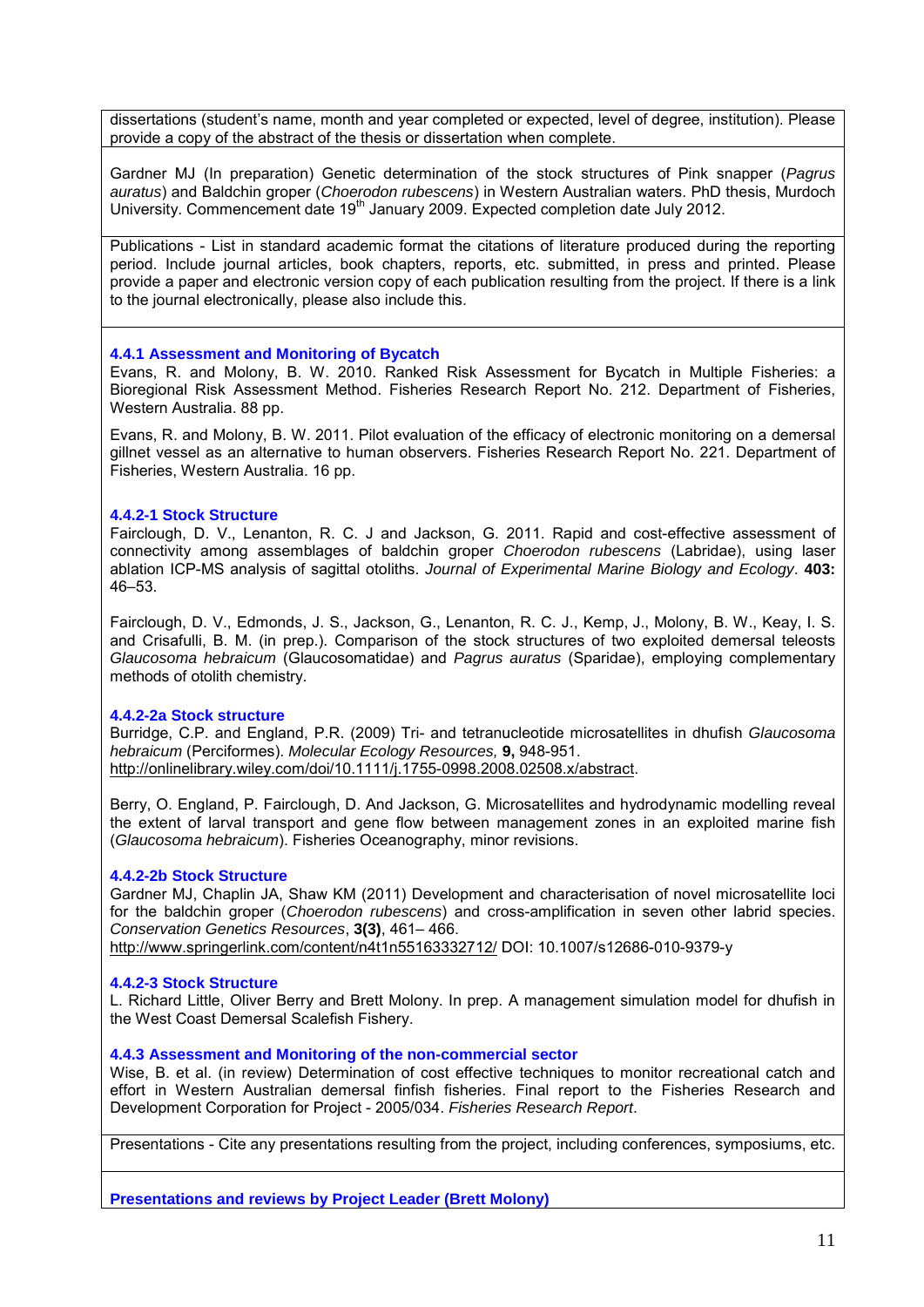- Node 4 review, February 2010
- Node 1 and 4 Synthesis, May 2010
- WAMSI Kimberley symposium, May 2011

# **Presentations from sub-project leaders for all WAMSI sub-projects**

- WAMSI Node 4 Public Presentations. Department of Fisheries WA, 26 November 2008
- WAMSI Node 1, 2nd Symposium, CSIRO Floreat, Thursday 30 July 2009 (dhufish work presented alongside work from node 1).
- Annual WAMSI Node 4 Symposium, Department of Fisheries WA, November 2, 2009.
- Dhufish mini-workshop, Dept. Department of Fisheries WA, 2nd December 2009.
- WAMSI-AMSA *WA Marine science in Western Australia*: *Show and Tell* symposium, WA Maritime Museum, 9<sup>th</sup> February 2010.
- WAMSI Node 4 Synthesis and Integration Day, Department of Fisheries WA, 17<sup>th</sup> June 2010.
- WAMSI Node 4 Peer Review and Synthesis Day, Department of Fisheries WA, 6th Dec 2010

# **Additional presentations based on WASMI supported projects**

• Gardner MJ, Chaplin JA, Fairclough D, Jackson G, Berrry O (2011) A multi-disciplinary approach to investigating stock delineation in Baldchin groper, a labrid endemic to the west coast of Australia. Annual International Conference Fisheries Society of the British Isles, Bournemouth, UK.

Other Communications Achievements - Interviews, press releases, etc.

- Interview of Brett Molony as WAMSI Project Leader, October 2010. (Arranged by Steve Blake).
- Pearce, A. and Fairclough, D. 2010. Where are they now? Article in the magazine, *Western Fisheries*, July 2010, pp 48 – 49.

**6. Overall Project Benefits** Please note: Benefits go beyond Results and Accomplishments to provide information on direct physical, environmental, economic or social gains realised as a result of a research project or outreach activity.

Discovery and Application of New Products and Processes (if applicable) - Describe any actual or anticipated products or processes discovered or developed in the project.

#### **4.4.1 Assessment and Monitoring of Bycatch**

- Compiling and centralising all bycatch data in the Department for the West Coast Bioregion.
- Involvement and liaison with commercial fisher to allow fitting of camera gear on commercial vessel to support the project.

# **4.4.2-1 Stock Structure**

- Multidisciplinary information about the stock structures of West Australian dhufish, Baldchin groper and Pink snapper in Western Australian waters and influences of hydrodynamics on gene flow and connectivity in these species and how these relate to current spatial management arrangements.
- PhD student training in the field of fish population genetics.
- The findings of this work have been prepared for publication with fisheries biologists Gary Jackson and David Fairclough. In combination with information on stock structure from other sources such as otolith microchemistry, it provides a strong basis for understanding the spatial ecology of the dhufish and evaluating how it is likely to interact with existing spatial management. Upon completion of the project and peer review it will be appropriate for discussions to be held with managers of the West Coast Demersal Scalefish fishery.
- Species-specific molecular markers have been developed for the dhufish, baldchin groper and pink snapper. These provide opportunities for future research on reproductive behaviour, larval swimming behaviour (cohesion as planktonic larvae, mechanisms of transport), and non-invasive genetic marks and recapture based estimates of abundance and mortality (gene-tagging).
- This project produced the first characterisation of the extent of gene flow in the dhufish.
- This project produced the first comprehensive models of larval transport in the dhufish. There are opportunities to integrate this information into ecosystem models that incorporate biological processes and rates of exploitation.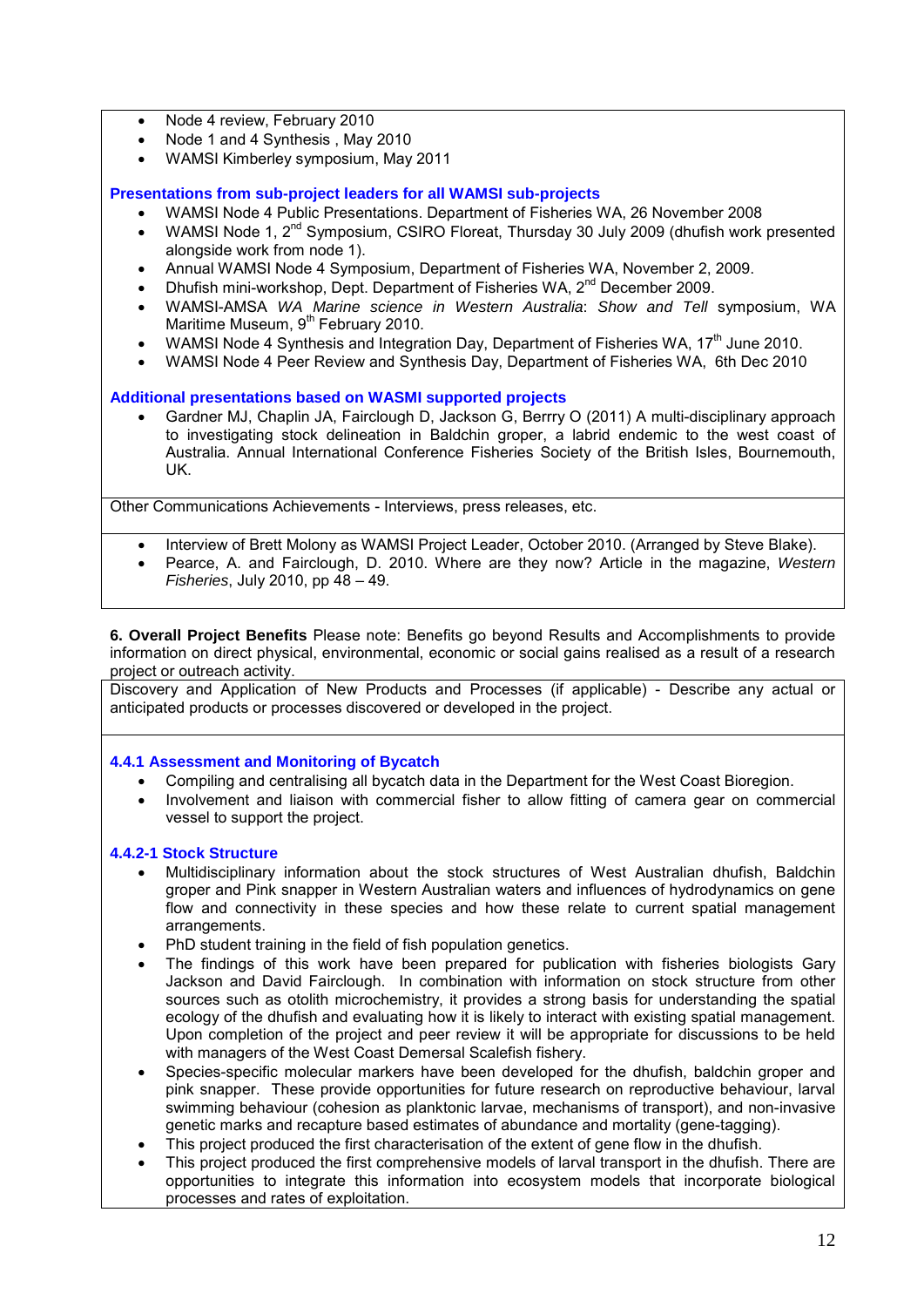#### **4.4.3 Assessment and Monitoring of the non-commercial sector**

The first state-wide integrated survey of the recreational boat fishing sector is underway, based on WAMSI-supported research. The first estimates of recreational boat-based harvest, effort and catch levels will be provided to managers in 2012.

Tools, Technologies and Information for Improved Ecosystem Management - Describe how project results are being (or will be) translated into sustainable use and management of coastal and ocean ecosystems. Tools might include benthic habitat maps or environmental sensitivity indicators. Technologies might include remote and bio-sensing, genetic markers, and culture systems. Information might include technical assistance, training and educational materials.

#### **4.4.1 Assessment and Monitoring of Bycatch**

- This information will directly input to the Department's Ecosystem Based Fisheries Management process that will support the risk-based approach to determining management priorities.
- Informed risk assessments of all bycatch species in three Bioregions
- Allowed the re-evaluation of risk assessments
- Identified only moderate risks
- Identified knowledge gaps
- Trialled new technology to potentially fill data gaps

#### **4.4.2 Stock Structure**

- Stock structure determined from all methods is already being considered by fishery managers.
- This information will directly input to the Department's Ecosystem Based Fisheries Management process that will support the risk-based approach to determining management priorities.
- The particle tracking simulations generated in this project have provided the first models of larval dispersal in the dhufish, which is a targeted species within the WCDSF. These simulation results are being explicitly incorporated into the ELFSim ecosystem model for the dhufish (see 4.4.2-3).
- Microsatellite markers for genetic studies of the Baldchin groper and Pink snapper and related species. Three of the microsatellite markers developed for the Pink snapper have already been used as part of an analysis of the genetic implications of the restocking of black bream *Acanthopagrus butcheri* in Western Australian waters. (Gardner MJ, Cottingham A, Hesp S, Chaplin JA, Jenkins GI, Potter IC (In review) Comparisons of the biological and genetic characteristics of restocked and wild individuals of a sparid (*Acanthopagrus butcheri*) in an estuary. Fisheries Reviews.)

#### **4.4.3 Assessment and Monitoring of the non-commercial sector**

- The new integrated survey currently underway will deliver spatial estimates of recreational harvest for direct consideration by mangers for sustainable management of the resources and assessment of the effect of recreational harvest on the ecosystem.
- This information will directly input to the Department's Ecosystem Based Fisheries Management process that will support the risk-based approach to determining management priorities.

Forecasting for Natural Resource Management Decisions - Describe how results already are being used or are expected to be used after project completion - by natural resource management to make decisions based on project forecasts. Forecasts may be due to field and laboratory studies and models. Examples include hypoxia forecast models, algal bloom alerts, forecasts of fishery harvest, and prediction of impacts from ecosystem stressors such as pollutants or invasive species.

# **4.4.2 Stock Structure**

- The results of stock structure analysis along with particle tracking simulations and other sources of information (otolith microchemistry) will be used to evaluate the appropriateness of the existing scales of management as defined by the West Coast Demersal Scalefish Fishery management zones.
- The results will also inform fishery managers on the connectivity of pink snapper and dhufish in the Gascoyne and South Coast Bioregions

**4.4.3 Assessment and Monitoring of the non-commercial sector**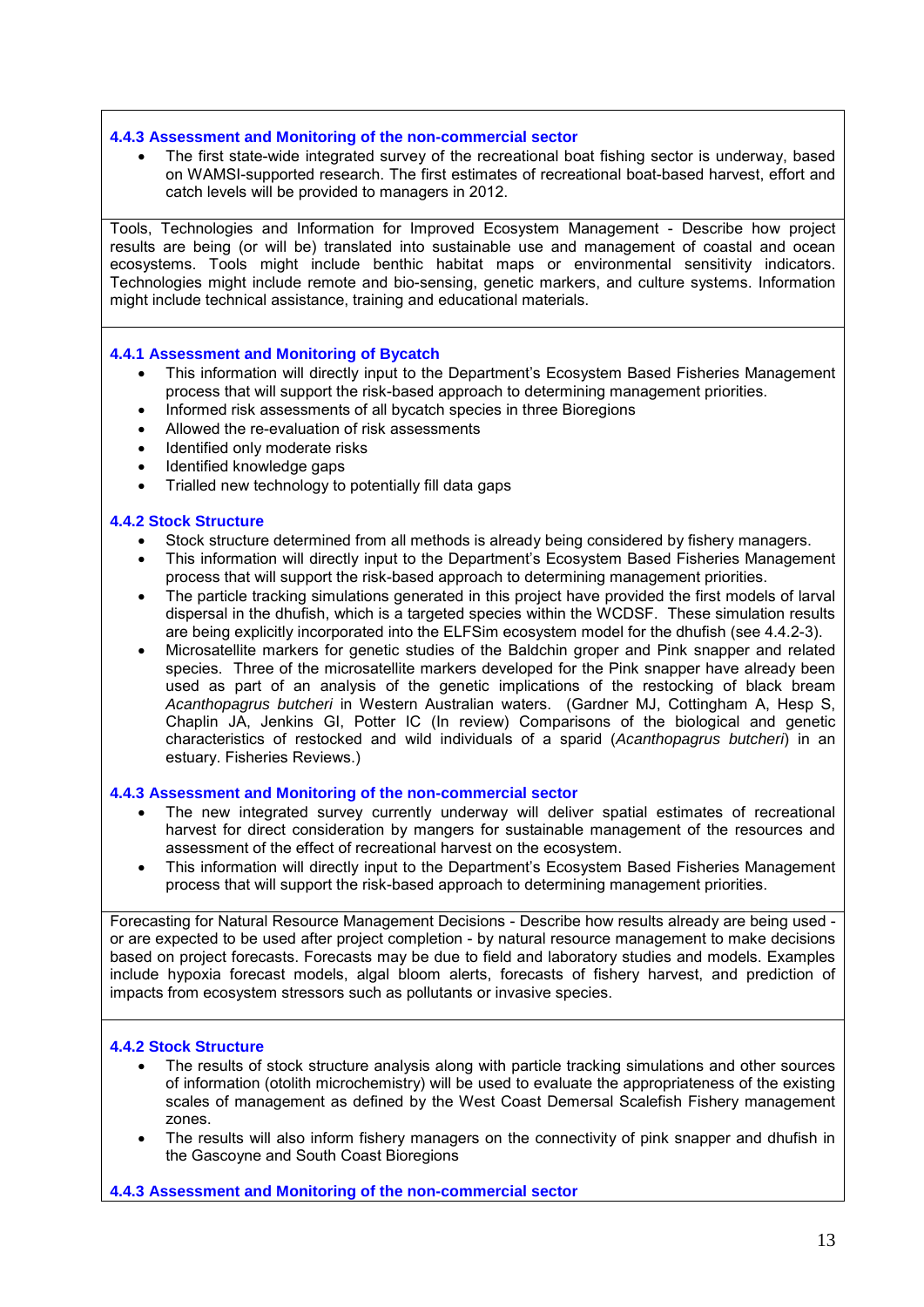- Estimates of recreational effort and catch will be used to assess the potential risk of population changes in various parts of the state
- Estimates will also allow better forecasting of the impacts on spatial closures (e.g. via marine planning or coastal developments that may restrict recreational fishing access).

Impacts - Impacts are higher order, usually long-term results of a project's activities that have significant scientific, economic or social benefits. Impacts may involve behavioural, policy or economic changes. Describe impacts (anticipated or realized. These impacts may involve behavioural, policy or economic changes. Seminal contributions to science are considered impacts especially if the research findings lead to major progress in a particular field, implementation of new technologies or have a substantive bearing on an economic or societal issue*.* 

# **4.4.1 Assessment and Monitoring of Bycatch**

• Highlighted that the sustainability risks to bycatch are low-moderate, breaking broadly held public perceptions

#### **4.4.2 Stock Structure**

- Found that the stock structure of some of the indicator species West Australian Dhufish and Pink Snapper – are extensive, extending beyond the bioregional boundaries. This needs to be considered in the sustainable management of these resources.
- Identified that there are few nursery areas of pink snapper and thus management of Cockburn Sound needs consider non-fishery threats to the sustainability of this species.
- Currents are more complex than broadly considered and have implications on the dispersal and recruitment of many species. This means that recruitment pulses are likely to be unpredictable and that sustainability of fishery resources needs ongoing management of the extractive component; it can't rely on good recruitment.
- The combined results of the genetic, microchemistry and particle modelling analyses will be used to assess whether current spatial management measures for the Baldchin groper and Pink snapper are appropriate/optimal.
- This project, in combination with 4.4.2-1 has provided a uniquely multi-disciplined approach to defining stock structure in a marine fish. In doing so it has generated a more comprehensive understanding of the spatial ecology of the dhufish than would have been possible if using each analysis method in isolation. Recent reviews in the international fisheries biology literature emphasise the value of multi-disciplinary stock structure analysis (Selkoe, et al. (2008). *Fish and Fisheries,* **9,** 363-377), and we are hopeful that it will lead to similar initiatives in the future.

# **4.4.3 Assessment and Monitoring of the non-commercial sector**

The current integrated survey will allow better evaluation of the value and extent of recreational fishing throughout Western Australia. This will better allow managers to account for the social and secondary economic impacts and benefits of recreational fishing in WA.

# **7. Project Metadata and Data Generated**

These must be available at an open access repository/data centre/iVEC.

- All metadata is already available and lodged with iVEC.
- All data will be made available upon the completion of the project.

#### **8. Linkages to Associated Projects – can be WAMSI and non-WAMSI**

Project 4.4 links directly with the Department of Fisheries Ecosystem Based Fisheries Management (EBFM) process and directly with the Department of Fisheries project on management of the West Coast Demersal Scalefish resource.

Specifically, the three major sub-projects also have links with the following projects;

# **4.4.1 Assessment and Monitoring of Bycatch**

- FRDC 2007/059
- FRDC 2010/001
- WAMSI Node 4 other projects and sub-projects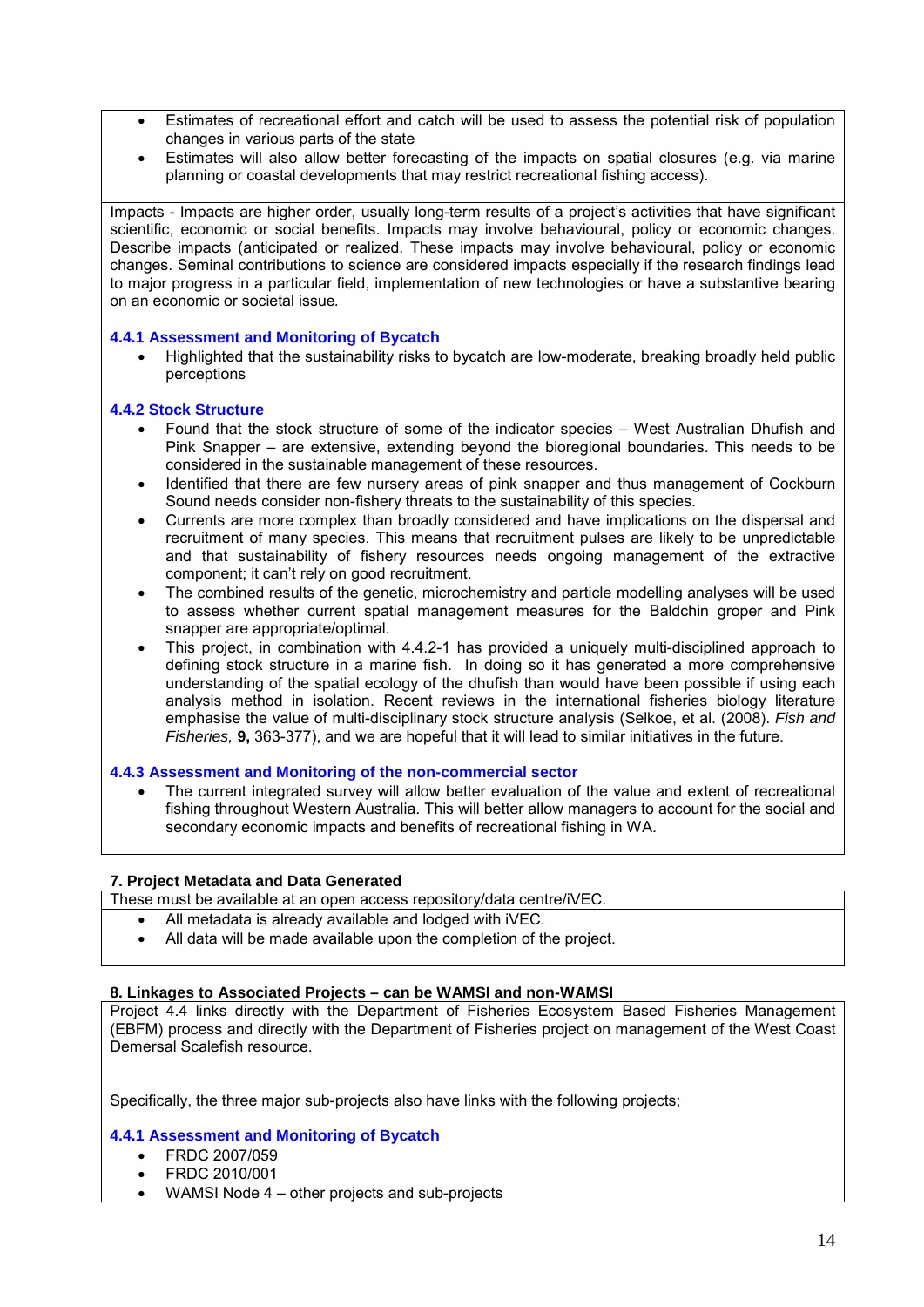• Links with WAMSI Node 1

# **4.4.2 Stock Structure**

- Results have led to the development of a new FRDC project that will commence in the upcoming financial year (FRDC 2011/016, led by CSIRO)
- Additional investment in the drifter component of this project has resulted in additional investment and release of drifters to collect further information on West Coast on-shelf currents to better define spatial models
- Links with WAMSI Node 1 and 6
- The results will support the upcoming (2012) reassessment of the status of the West Coast Demersal scalefish by the Department of Fisheries
- It has also supported a review of indicator species by suite and Bioregion for monitoring and assessment purposes by the Department of Fisheries.
- The outcomes have also resulted in new finding applications to the FRDC and WANRM to support similar work in other the South Coast Bioregion and nearshore scalefish suite, leveraging form the investment and skills developed by the WAMSI process.

# **4.4.2-2a Stock structure**

- Results have led to the development of a new FRDC project that will commence in the upcoming financial year (FRDC 2011/016, led by CSIRO)
- Links with WAMSI Node 1 and 6

# **4.4.2-2b Stock Structure**

• Michelle Gardner will continue to investigate aspects of the stock structure of the Pink snapper in Western Australian waters as she continues her PhD research into 2012. Among other things, the additional research will attempt to disentangle the basis for conflicting reports about the relationships among the assemblages of Pink snapper inside and outside of Shark Bay.

# **4.4.2-3 Stock Structure**

- Particle tracking simulations developed in this project to quantify the levels of dhufish larval transport between regions of the WCDSF have been integrated into project 4.4.2.3.
- Links with WAMSI Node 1 and 6

# **4.4.3 Assessment and Monitoring of the non-commercial sector**

- FRDC 2005/034
- Has led to the development and investment in the Department of Fisheries' iSurvey, currently implemented and underway.

# **9. Other Comments and General Discussion**

All information from this project (4.4) will directly input to the Department's Ecosystem Based Fisheries Management process that will support the risk-based approach to determining management priorities.

# **4.4.1 Assessment and Monitoring of Bycatch**

This WAMSI sub-project was the first to estimate the levels of bycatch across fisheries and bioregions. This cumulative risk assessed showed that although data gaps exists, sustainability risks to bycatch are low or low-moderate, breaking broadly held public perceptions. Nonetheless, fishery interactions with TEPS (Threatened, Endangered and Protected Species) will remain a social risk, regardless that interactions with fisheries are rare events. The new information provided by this project is already informing risk assessments with the Department of Fisheries.

# **4.4.2 Stock Structure**

The multi-disciplinary nature of the assessment of stock structure and discrimination for the three indicator species (genetics, hydrodynamics, otolith microchemistry, otolith stable isotope analyses) was a powerful approach to the address the management issue, and delivered comprehensive spatial information for the three indicator species.

The involvement of fisheries geneticists and fisheries biologists in this project was invaluable as it focused the genetic analysis on the specific biological problems relevant to the management of the dhufish. The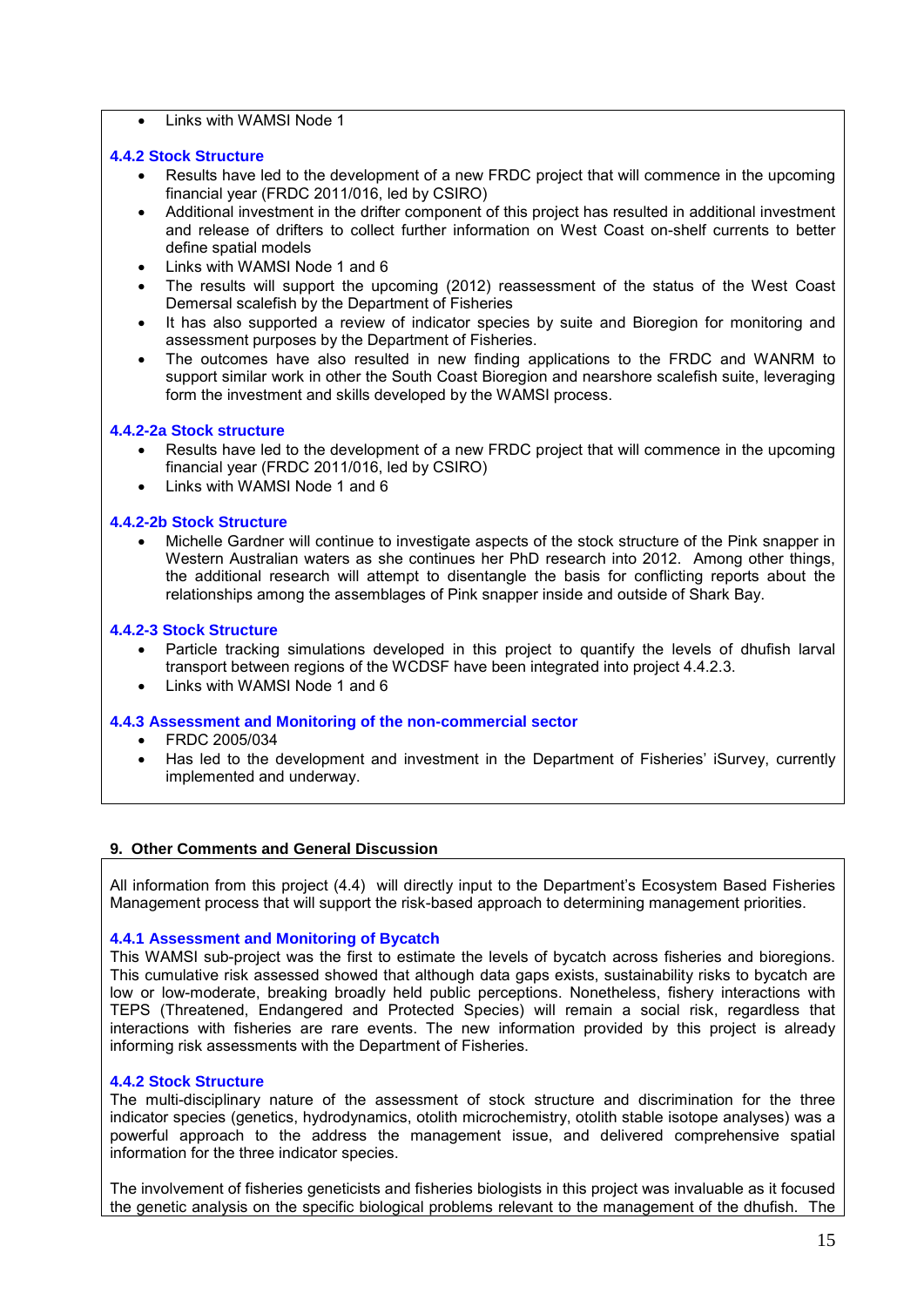fisheries biologists also provided a link to management practices for the fishery.

The overall management outcome is that the indicator species in the management zones of West Coast Bioregion do not have separate genetic stocks; they are part of broader stocks that cross management zones, and in the case of pink snapper and dhufish, cross Bioregional boundaries. This is critical information for fishery managers. Nonetheless, the current fishery management zones in the West Coast Bioregion are critical for limiting fishing effort within a zone, thereby reducing the risks of localised depletions. This is required because the adults of each species are somewhat limited in their movements so individuals typically reside within the one management region.

The project also highlighted the value of multi-species studies, such that general trends may start to emerge, (*e.g.* that larval movements may be particularly important in broad-scale connectivity in demersal fish species). Thus hydrodynamic information is an important consideration in understanding the dynamics of recruitment and sustainability of fish stocks.

Information generated in this project will support the 2012 assessment of the status and risks to sustainability of West Coast Demersal Scalefish resource and fisheries.

The investment in hardware (Micromiller machine) and staff in the project has produced an approach that can be applied to other management questions in extractive fisheries. Since the initial WAMSI investment, other projects using similar approaches have commenced (e.g. West Coast nearshore finfish sustainability and connectivity) and other projects have been submitted for consideration to other funding bodies (e.g. South Coast finish sustainability and connectivity). These two later projects have also involved WAMSI collaborators.

#### **4.4.3 Assessment and Monitoring of the non-commercial sector**

This WAMSI investment has already led to the development and implementation of the Department of Fisheries' first state-wide survey of boat-based recreational catch and effort. The estimates and information generated from iSurvey are critical to sustainable management of fisheries throughout the state and will also be used as inputs for allocation considerations by fishery managers. The results of the first iSurvey will be available during 2012. Future iSurveys are planned to occur biennially.

#### **10. Annexures**

• Sub-project reports presented

• Additional attachments

# **4.4.1 Assessment and Monitoring of Bycatch**

1. Evans, R. and Molony, B. W. 2010. Ranked Risk Assessment for Bycatch in Multiple Fisheries: a Bioregional Risk Assessment Method. Fisheries Research Report No. 212. Department of Fisheries, Western Australia. 88 pp.

2. Evans, R. and Molony, B. W. 2011. Pilot evaluation of the efficacy of electronic monitoring on a demersal gillnet vessel as an alternative to human observers. Fisheries Research Report No. 221. Department of Fisheries, Western Australia. 16 pp.

# **4.4.2-1 Stock Structure**

3. Fairclough, D. V., Lenanton, R. C. J and Jackson, G. 2011. Rapid and cost-effective assessment of connectivity among assemblages of baldchin groper *Choerodon rubescens* (Labridae), using laser ablation ICP-MS analysis of sagittal otoliths. *Journal of Experimental Marine Biology and Ecology*. **403:** 46–53.

4. Fairclough, D. V., Edmonds, J. S., Jackson, G., Lenanton, R. C. J., Kemp, J., Molony, B. W., Keay, I. S. and Crisafulli, B. M. (in prep.). Comparison of the stock structures of two exploited demersal teleosts *Glaucosoma hebraicum* (Glaucosomatidae) and *Pagrus auratus* (Sparidae), employing complementary methods of otolith chemistry.

# **4.4.2-2a Stock structure**

5. Burridge, C.P. and England, P.R. (2009) Tri- and tetranucleotide microsatellites in dhufish *Glaucosoma hebraicum* (Perciformes). *Molecular Ecology Resources,* **9,** 948-951.